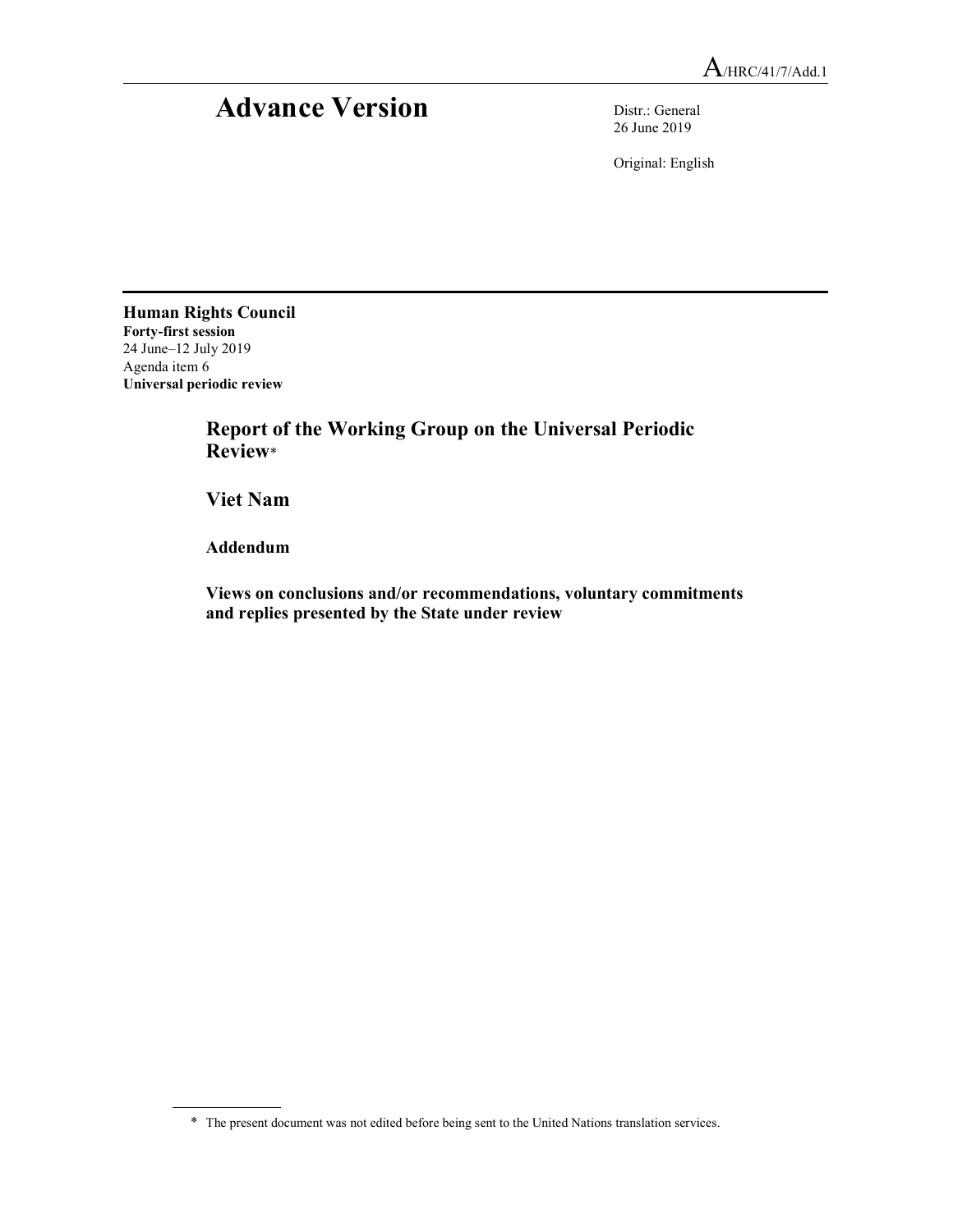1. The Government of Viet Nam fully supports and attaches great importance to the UPR process. Viet Nam welcomes the open, frank and constructive participation of many countries and other stakeholders in its  $3<sup>rd</sup>$  cycle review, especially during the  $32<sup>nd</sup>$  session of the Working Group on UPR of UN-HRC in January 2019, where we had the opportunity to engage in dialogue with 122 countries and received 291 recommendations for consideration.

2. Viet Nam appreciates the careful study and objective recognition by many countries of the efforts and achievements of Viet Nam in the field of human rights. This exercise produced recommendations spreading over a large spectrum, from rule-of-law reinforcement, legal reform, anti-corruption, strengthening sustainable development, human rights education and awareness-raising, to promoting human rights dialogue and cooperation, undertaking obligations under international human rights conventions and considering the possibility of and preparing for adherence to other conventions on human rights. There are also many thoughtful and action-oriented recommendations related to poverty reduction, bridging inequalities and climate change adaptation. Effectively, this spectrum covers all Viet Nam's human rights endeavours in the coming time.

3. With that in mind, the Government of Viet Nam, with the engagement of all relevant agencies, has thoroughly examined all 291 recommendations and solemnly announces its acceptance of 241 recommendations, of which 220 are fully accepted and 21 are accepted in part.

4. These accepted recommendations correspond to Viet Nam current commitments and circumstances, including the 2013 Constitution, current legal framework and the 2016-2021 Action Plan of the Government. Many of the accepted recommendations will be realised by measures set out in Viet Nam's National Action Plan for implementing Agenda 2030 for Sustainable Development. The examination also shows that accepted recommendations can be efficiently integrated in numerous respective policies, National Strategies and Target Programmes, including those on Sustainable Poverty Reduction, New Rural Development, Providing Care and Improving Public Health, Gender Equality, Preventing Domestic Violence, Rehabilitation Development, etc.

5. Measures in accepted recommendations on promoting international dialogue and cooperation on human rights, including further contributing to the discussion on climate change and human rights at the UN-HRC and considering adherence to more international legal instruments on human rights are also complementary to the continued efforts of Viet Nam in this regard.

6. Based on good practice of previous cycles, a National Plan of Action would be endorsed to ensure the effective implementation of the accepted recommendations. It should also be noted that some steps in accepted recommendations may actually require further reviewing, amending or newly adopting laws. Their implementation will be in line with Viet Nam's current effective legal framework and plans for legal reform.

7. As per recommendations or elements that did not enjoy Viet Nam's acceptance in this cycle, the examination shows some similarities among them that hinder acceptance and implementation.

8. A little number of recommendations, including No.55, 175, 177, 211, 209, 216, 278 (or some parts of recommendations No. 80, 194, 202, 214) use contentious terms that do not reflect the consensus of UN Member States, or imply assessments that are inaccurate or alien to the reality in Viet Nam, or being improper  $vis-\hat{a}-vis$  the right of self-determination enshrined in the ICCPR<sup>1</sup>, by the virtue of which the people of Viet Nam freely determined their political status.

<sup>&</sup>lt;sup>1</sup> Article 1.1 of the ICCPR: "All peoples have the right to self-determination. By the virtue of that right they freely determine their political status and freely pursue their economic, social and cultural development."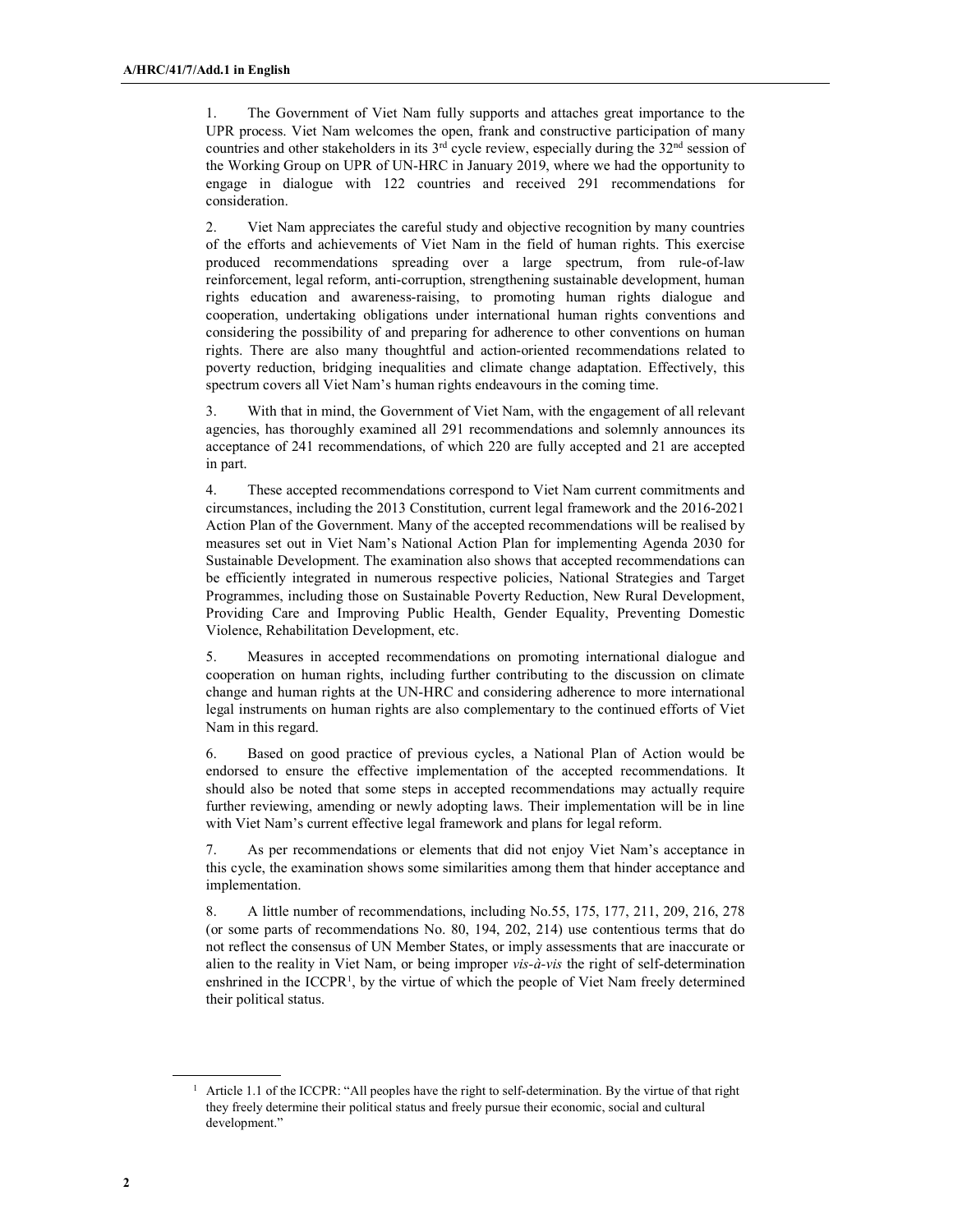9. Another small number of recommendations (including No. 46, 98, and 183) are not practical for setting prohibitively impossible "deadline" for measures that require a lot of time, efforts and resources.

10. Along that line, as always being careful when considering and firm when committing, at this cycle Viet Nam regrettably cannot accept several recommendations suggesting immediate adherence to additional international human rights instruments, including the Rome Statue, UNESCO Convention 1960, ICPPED and ICRMW, etc. The completion of study and preparation for adhering to them may be expected beyond the  $4<sup>th</sup>$ UPR cycle. However, if circumstances allow within this UPR cycle, adherence to some of them will be advanced.

11. On the contrary, few recommendations (such as No. 167, 193, 204, and 208) suggest amendments of newly adopted laws, including Laws on belief and religion, cyber-security and the Penal Code whose drafts had been consulted extensively with the public. As possible revision of these laws has yet been planned, Viet Nam finds these recommendations impractical for the moment and does not accept them.

12. With regards to the recommendations related to NHRI, Viet Nam cannot accept recommendations or elements that prejudge the outcome and put undue pressure to the ongoing study and preparation for the possibility of establishing an NHRI of Viet Nam.

13. For recommendations related to capital punishment, Viet Nam's position on specific recommendations varies (as shown below) as it needs to be placed in the country's legal context where the Penal Code has just been newly revised and implemented. At the same time, it is Viet Nam's firm commitment that the application of this punishment in reality will strictly be in conformity with the ICCPR, and therefore, Viet Nam only accepts relevant recommendations or elements along that line.

14. Viet Nam is fully committed to exerting continued efforts for better protection and promotion of human rights. Viet Nam wishes to continue engage in genuine dialogue and effective cooperation with Member States in the UPR process and would do it best to implement accepted recommendations which are considered supportive to and reinforcing Viet Nam's priorities in this field and taking into account Viet Nam's existing circumstances, particularities and resources.

| No. <sup>2</sup> | Response         | Remark                                                                                                                                                                                                                                                    |
|------------------|------------------|-----------------------------------------------------------------------------------------------------------------------------------------------------------------------------------------------------------------------------------------------------------|
| 1.               | Accepted         |                                                                                                                                                                                                                                                           |
| 2.               | Not accepted     |                                                                                                                                                                                                                                                           |
| 3.               | Accepted         |                                                                                                                                                                                                                                                           |
| 4.               | Not accepted     |                                                                                                                                                                                                                                                           |
| 5.               | Not accepted     |                                                                                                                                                                                                                                                           |
| 6.               | Accepted in part | Viet Nam will implement CAT's recommendations that suit the country's circumstances.                                                                                                                                                                      |
| 7.               | Accepted         |                                                                                                                                                                                                                                                           |
| 8.               | Accepted         | Viet Nam will enhance its continued cooperation with all special procedures. Invitations<br>will be extended to special procedures as long as there is a schedule workable for both<br>sides.                                                             |
| 9.               | Accepted in part | The accepted element of the recommendation is "Continue efforts to adhere to<br>international human rights instruments to which it is not party". The consideration and<br>preparation for adherence to specific instruments will depend on the country's |

15. The response to each and every received recommendations is as following:

<sup>&</sup>lt;sup>2</sup> As appeared in the Report A/HRC/41/7 of the Working Group on the Universal Periodic Review of Viet Nam.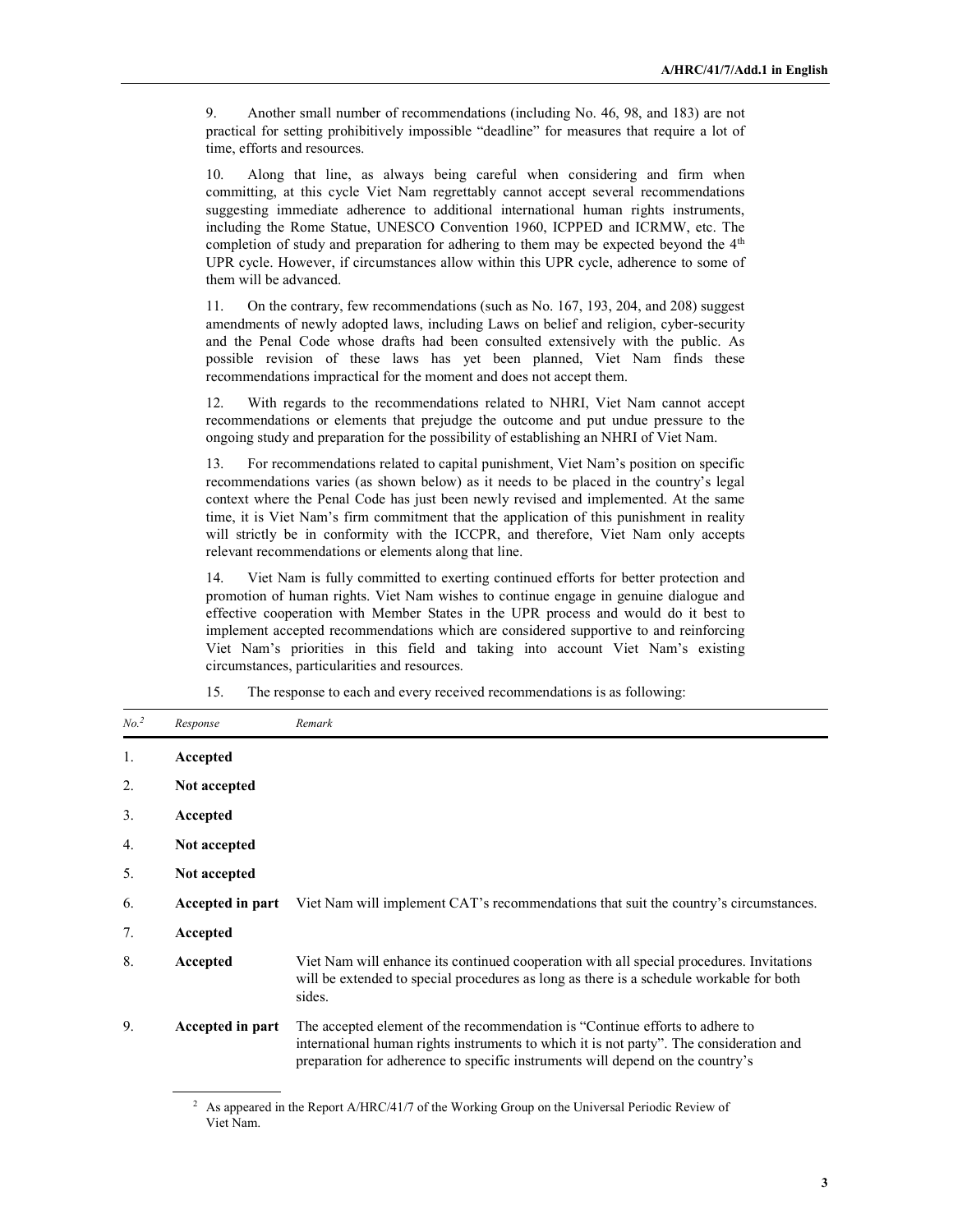| No. <sup>2</sup> | Response         | Remark                                                                                                                                                                                                                         |
|------------------|------------------|--------------------------------------------------------------------------------------------------------------------------------------------------------------------------------------------------------------------------------|
|                  |                  | circumstances and respective roadmaps.                                                                                                                                                                                         |
| 10.              | Accepted         |                                                                                                                                                                                                                                |
| 11.              | Accepted in part | Viet Nam will enhance its continued cooperation with all special procedures. Invitations<br>will be extended to special procedures as long as there is a schedule workable for both<br>sides.                                  |
| 12.              | Accepted         | Viet Nam will enhance its continued cooperation with all special procedures. Invitations<br>will be extended to special procedures as long as there is a schedule workable for both<br>sides.                                  |
| 13.              | Accepted         | During special procedures' visit to Viet Nam, the Government consistently commits to<br>facilitate their activities of special procedures in the mutually agreed schedule, in<br>conformity with their functions and mandates. |
| 14.              | Not accepted     |                                                                                                                                                                                                                                |
| 15.              | Not accepted     |                                                                                                                                                                                                                                |
| 16.              | Accepted         | Viet Nam will consider adhering to ICPPED and ICRMW in line with the country's laws<br>and circumstances.                                                                                                                      |
| 17.              | Accepted in part | Viet Nam has been cooperating with the Special Rapporteur on the rights to freedom of<br>opinion and expression, and keeps considering some requests of the Special Rapporteur.                                                |
| 18.              | Accepted         |                                                                                                                                                                                                                                |
| 19.              | Accepted         |                                                                                                                                                                                                                                |
| 20.              | Accepted         |                                                                                                                                                                                                                                |
| 21.              | Accepted         |                                                                                                                                                                                                                                |
| 22.              | Accepted         |                                                                                                                                                                                                                                |
| 23.              | Not accepted     |                                                                                                                                                                                                                                |
| 24.              | Accepted         |                                                                                                                                                                                                                                |
| 25.              | Accepted         |                                                                                                                                                                                                                                |
| 26.              | Accepted         | Viet Nam will consider adhering to CPED and CRMW in line with the country's laws<br>and circumstances.                                                                                                                         |
| 27.              | Accepted in part | The accepted element of the recommendation is "Strengthen its cooperation with the<br>bodies of the Council and the various international instruments, including the special<br>procedures".                                   |
| 28.              | Accepted         |                                                                                                                                                                                                                                |
| 29.              | Not accepted     |                                                                                                                                                                                                                                |
| 30.              | Accepted         |                                                                                                                                                                                                                                |
| 31.              | Accepted         |                                                                                                                                                                                                                                |
| 32.              | Accepted in part | Viet Nam is reviewing all the CAT's recommendations; an action plan will be developed<br>to implement accepted recommendations.                                                                                                |
| 33.              | Accepted         | Viet Nam commits to thoroughly study and consider the possibility of additional<br>adherence to international human rights instruments, in line with the country's legal and<br>practical circumstances.                       |
| 34.              | Accepted in part | Viet Nam will enhance its continued cooperation with all special procedures. Invitations<br>will be extended to special procedures as long as there is a schedule workable for both                                            |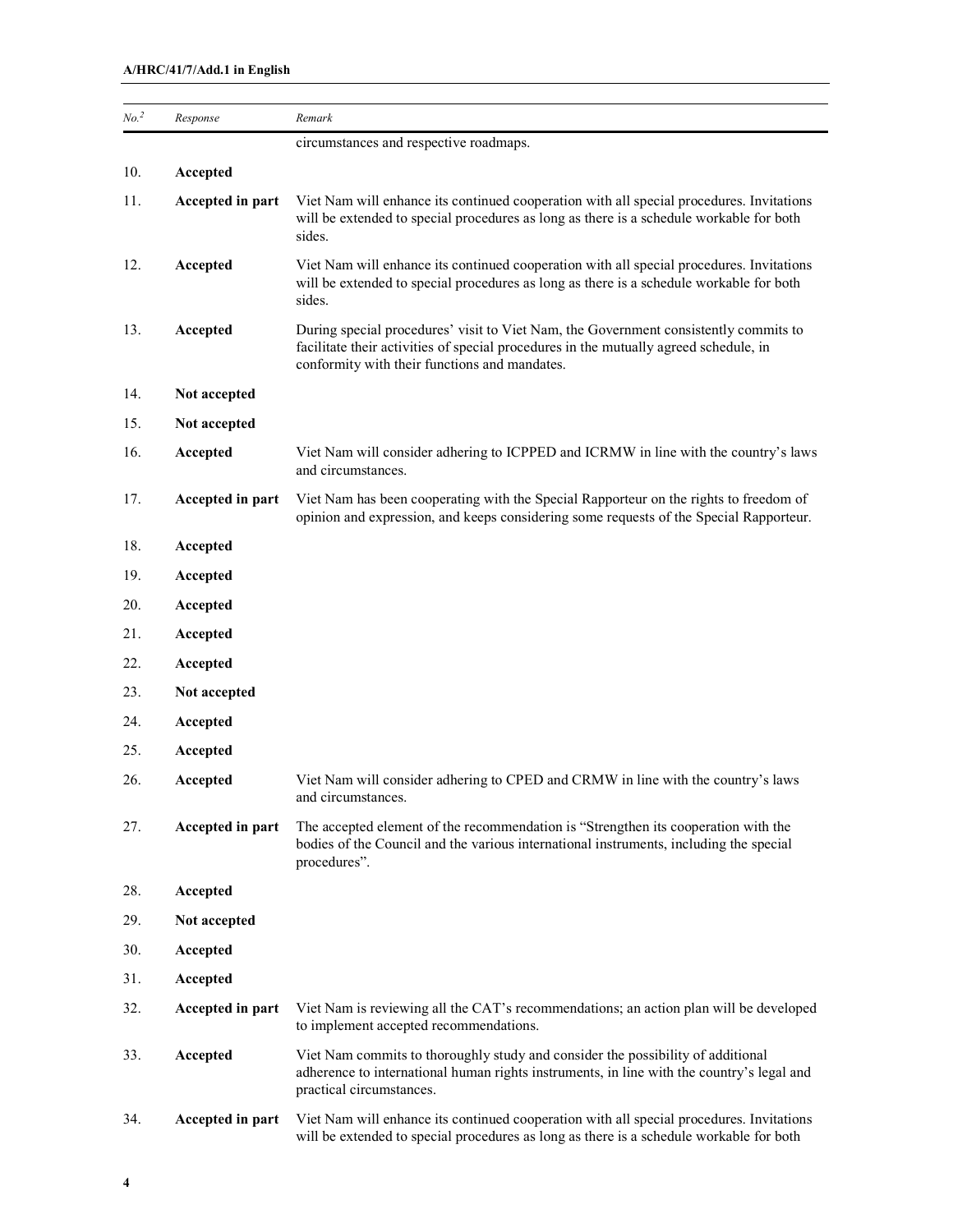| No. <sup>2</sup> | Response         | Remark                                                                                                                                                                                                                                                                    |
|------------------|------------------|---------------------------------------------------------------------------------------------------------------------------------------------------------------------------------------------------------------------------------------------------------------------------|
|                  |                  | sides.                                                                                                                                                                                                                                                                    |
| 35.              | Accepted         |                                                                                                                                                                                                                                                                           |
| 36.              | Accepted         |                                                                                                                                                                                                                                                                           |
| 37.              | Accepted         |                                                                                                                                                                                                                                                                           |
| 38.              | Not accepted     |                                                                                                                                                                                                                                                                           |
| 39.              | Not accepted     |                                                                                                                                                                                                                                                                           |
| 40.              | Accepted         |                                                                                                                                                                                                                                                                           |
| 41.              | Accepted         |                                                                                                                                                                                                                                                                           |
| 42.              | Accepted         |                                                                                                                                                                                                                                                                           |
| 43.              | Not accepted     |                                                                                                                                                                                                                                                                           |
| 44.              | Accepted in part | The accepted element of this recommendation is "Reinforce protection of workers by<br>ratifying and implementing the ILO Right to Organise and Collective Bargaining<br>Convention, 1949 (No.98) and the ILO Abolition of Forced Labour Convention, 1957<br>$(No.105)$ ". |
| 45.              | Accepted         |                                                                                                                                                                                                                                                                           |
| 46.              | Not accepted     |                                                                                                                                                                                                                                                                           |
| 47.              | Accepted in part | The accepted element of this recommendation is "Complete the required ratification<br>procedure of ILO conventions No. 98 and No. 105 as soon as possible".                                                                                                               |
| 48.              | Accepted in part | The accepted element of this recommendation is "Ratify ILO core conventions No. 98<br>and No. 105.                                                                                                                                                                        |
| 49.              | Accepted in part | The accepted element of this recommendation is "Adopt ILO conventions No. 98 and<br>No. 105".                                                                                                                                                                             |
| 50.              | Accepted         |                                                                                                                                                                                                                                                                           |
| 51.              | Accepted in part | Among the remaining core ILO conventions, Viet Nam prioritizes considering adherence<br>to Conventions No.98 and No.105 in the coming time.                                                                                                                               |
| 52.              | Accepted in part | The accepted element of this recommendation is "Ratify the ILO Right to Organise and<br>Collective Bargaining Convention, 1949 (No.98) and the ILO Abolition of Forced<br>Labour Convention, 1957 (No.105)".                                                              |
| 53.              | Accepted         |                                                                                                                                                                                                                                                                           |
| 54.              | Accepted         |                                                                                                                                                                                                                                                                           |
| 55.              | Not accepted     |                                                                                                                                                                                                                                                                           |
| 56.              | Accepted         |                                                                                                                                                                                                                                                                           |
| 57.              | Accepted         |                                                                                                                                                                                                                                                                           |
| 58.              | Accepted         |                                                                                                                                                                                                                                                                           |
| 59.              | Accepted         |                                                                                                                                                                                                                                                                           |
| 60.              | Accepted         |                                                                                                                                                                                                                                                                           |
| 61.              | Accepted         |                                                                                                                                                                                                                                                                           |
| 62.              | Accepted         |                                                                                                                                                                                                                                                                           |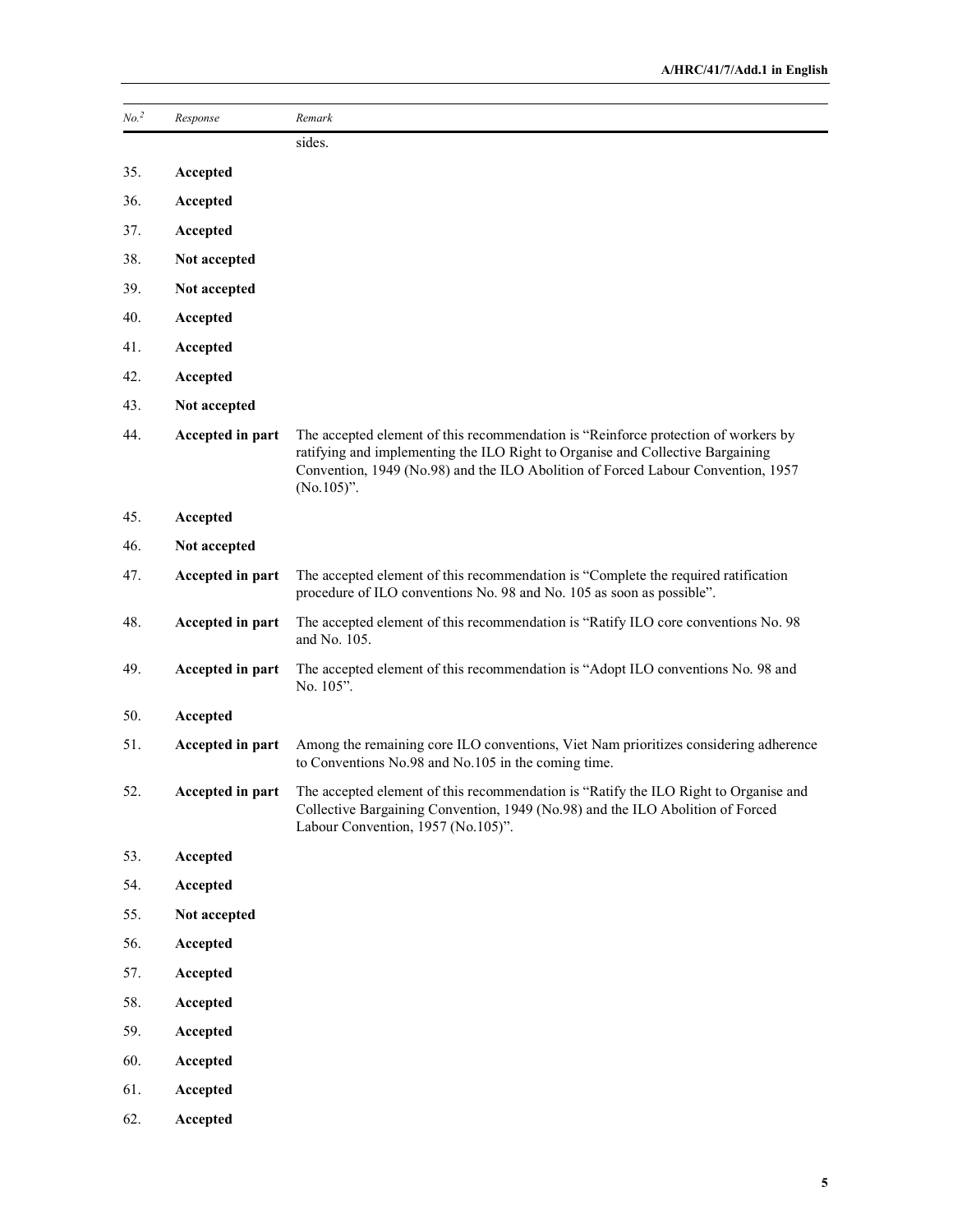| No. <sup>2</sup> | Response         | Remark                                                                                                                                                                                                                                                                                                                                  |
|------------------|------------------|-----------------------------------------------------------------------------------------------------------------------------------------------------------------------------------------------------------------------------------------------------------------------------------------------------------------------------------------|
| 63.              | Accepted         |                                                                                                                                                                                                                                                                                                                                         |
| 64.              | Accepted         |                                                                                                                                                                                                                                                                                                                                         |
| 65.              | Accepted         |                                                                                                                                                                                                                                                                                                                                         |
| 66.              | Accepted         |                                                                                                                                                                                                                                                                                                                                         |
| 67.              | Accepted         |                                                                                                                                                                                                                                                                                                                                         |
| 68.              | Not accepted     |                                                                                                                                                                                                                                                                                                                                         |
| 69.              | Accepted         |                                                                                                                                                                                                                                                                                                                                         |
| 70.              | Accepted         |                                                                                                                                                                                                                                                                                                                                         |
| 71.              | Not accepted     |                                                                                                                                                                                                                                                                                                                                         |
| 72.              | Accepted         |                                                                                                                                                                                                                                                                                                                                         |
| 73.              | Not accepted     |                                                                                                                                                                                                                                                                                                                                         |
| 74.              | Accepted         |                                                                                                                                                                                                                                                                                                                                         |
| 75.              | Accepted         | This recommendation is accepted with the understanding that the current competent<br>institutions, with their mandates clearly defined, will continue to be enhanced for better<br>protection and promotion of human rights. Viet Nam will continue to consider the<br>possibility of establishing a national human rights institution. |
| 76.              | Accepted         |                                                                                                                                                                                                                                                                                                                                         |
| 77.              | Accepted         |                                                                                                                                                                                                                                                                                                                                         |
| 78.              | Accepted         |                                                                                                                                                                                                                                                                                                                                         |
| 79.              | Accepted         |                                                                                                                                                                                                                                                                                                                                         |
| 80.              | Not accepted     |                                                                                                                                                                                                                                                                                                                                         |
| 81.              | Accepted         |                                                                                                                                                                                                                                                                                                                                         |
| 82.              | Accepted         |                                                                                                                                                                                                                                                                                                                                         |
| 83.              | Accepted         |                                                                                                                                                                                                                                                                                                                                         |
| 84.              | Accepted         |                                                                                                                                                                                                                                                                                                                                         |
| 85.              | Accepted         |                                                                                                                                                                                                                                                                                                                                         |
| 86.              | Accepted         |                                                                                                                                                                                                                                                                                                                                         |
| 87.              | Accepted         |                                                                                                                                                                                                                                                                                                                                         |
| 88.              | Accepted in part | Viet Nam will continue studying and considering the possibility of establishing a<br>national human rights institution.                                                                                                                                                                                                                 |
| 89.              | Accepted         |                                                                                                                                                                                                                                                                                                                                         |
| 90.              | Accepted         |                                                                                                                                                                                                                                                                                                                                         |
| 91.              | Accepted         |                                                                                                                                                                                                                                                                                                                                         |
| 92.              | Accepted         |                                                                                                                                                                                                                                                                                                                                         |
| 93.              | Accepted         | This recommendation will be implemented in line with Viet Nam's circumstances,<br>including its legal reform plan.                                                                                                                                                                                                                      |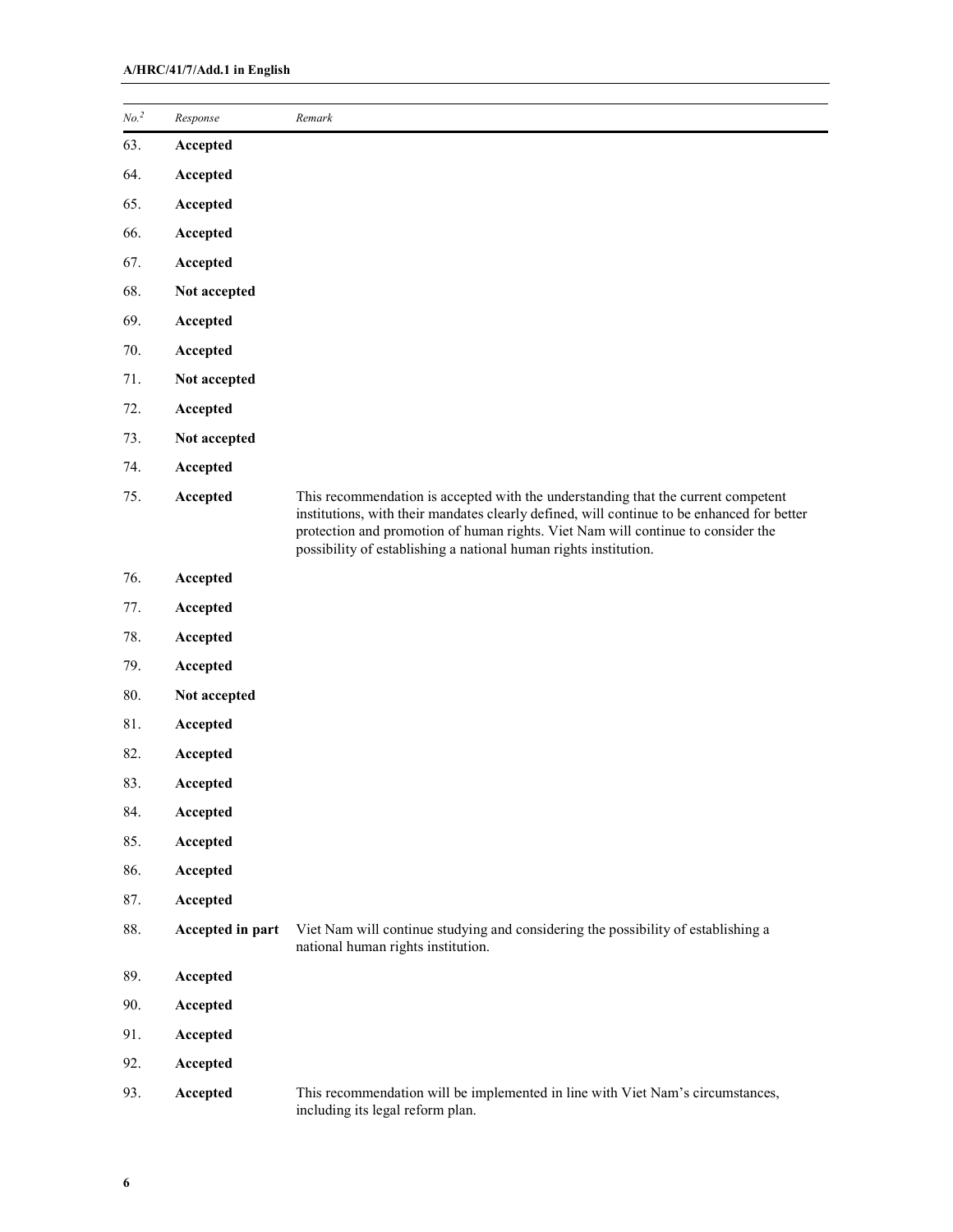| No. <sup>2</sup> | Response     | Remark                                                                                                                                                          |
|------------------|--------------|-----------------------------------------------------------------------------------------------------------------------------------------------------------------|
| 94.              | Accepted     |                                                                                                                                                                 |
| 95.              | Accepted     |                                                                                                                                                                 |
| 96.              | Accepted     |                                                                                                                                                                 |
|                  |              |                                                                                                                                                                 |
| 97.              | Accepted     | Additional steps in identifying and protecting vulnerable groups will be undertaken in<br>accordance with Viet Nam's legal framework and its legal reform plan. |
| 98.              | Not accepted |                                                                                                                                                                 |
| 99.              | Not accepted |                                                                                                                                                                 |
| 100.             | Accepted     |                                                                                                                                                                 |
| 101.             | Accepted     |                                                                                                                                                                 |
| 102.             | Accepted     |                                                                                                                                                                 |
| 103.             | Accepted     |                                                                                                                                                                 |
| 104.             | Accepted     |                                                                                                                                                                 |
| 105.             | Accepted     |                                                                                                                                                                 |
| 106.             | Accepted     |                                                                                                                                                                 |
| 107.             | Accepted     |                                                                                                                                                                 |
| 108.             | Accepted     |                                                                                                                                                                 |
| 109.             | Accepted     |                                                                                                                                                                 |
| 110.             | Accepted     |                                                                                                                                                                 |
| 111.             | Accepted     |                                                                                                                                                                 |
| 112.             | Accepted     |                                                                                                                                                                 |
| 113.             | Accepted     |                                                                                                                                                                 |
| 114.             | Accepted     |                                                                                                                                                                 |
| 115.             | Accepted     |                                                                                                                                                                 |
| 116.             | Accepted     |                                                                                                                                                                 |
| 117.             | Accepted     |                                                                                                                                                                 |
| 118.             | Accepted     |                                                                                                                                                                 |
| 119.             | Accepted     |                                                                                                                                                                 |
| 120.             | Accepted     |                                                                                                                                                                 |
| 121.             | Accepted     |                                                                                                                                                                 |
| 122.             | Accepted     |                                                                                                                                                                 |
| 123.             | Accepted     |                                                                                                                                                                 |
| 124.             | Accepted     |                                                                                                                                                                 |
| 125.             | Accepted     |                                                                                                                                                                 |
| 126.             | Accepted     |                                                                                                                                                                 |
| 127.             | Accepted     |                                                                                                                                                                 |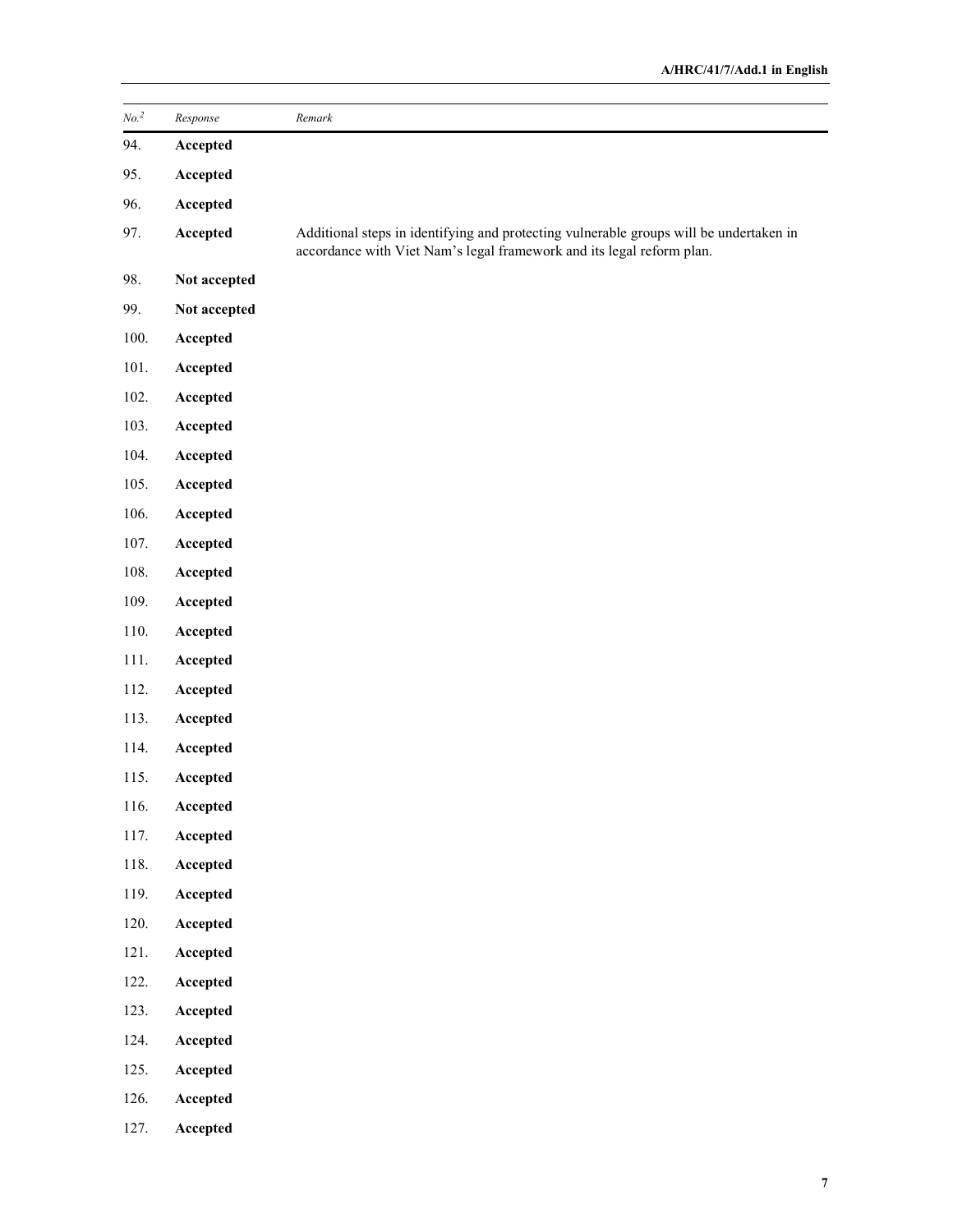| No. <sup>2</sup> | Response     | Remark                                                                                                               |
|------------------|--------------|----------------------------------------------------------------------------------------------------------------------|
| 128.             | Accepted     |                                                                                                                      |
| 129.             | Accepted     |                                                                                                                      |
| 130.             | Accepted     |                                                                                                                      |
| 131.             | Accepted     |                                                                                                                      |
| 132.             | Accepted     |                                                                                                                      |
| 133.             | Accepted     |                                                                                                                      |
| 134.             | Not accepted |                                                                                                                      |
| 135.             | Accepted     |                                                                                                                      |
| 136.             | Accepted     |                                                                                                                      |
| 137.             | Accepted     |                                                                                                                      |
| 138.             | Accepted     |                                                                                                                      |
| 139.             | Accepted     |                                                                                                                      |
| 140.             | Not accepted |                                                                                                                      |
| 141.             | Not accepted |                                                                                                                      |
| 142.             | Not accepted |                                                                                                                      |
| 143.             | Not accepted |                                                                                                                      |
| 144.             | Not accepted |                                                                                                                      |
| 145.             | Not accepted |                                                                                                                      |
| 146.             | Accepted     |                                                                                                                      |
| 147.             | Accepted     |                                                                                                                      |
| 148.             | Accepted     |                                                                                                                      |
| 149.             | Not accepted |                                                                                                                      |
| 150.             | Accepted     |                                                                                                                      |
| 151.             | Accepted     |                                                                                                                      |
| 152.             | Accepted     |                                                                                                                      |
| 153.             | Accepted     |                                                                                                                      |
| 154.             | Accepted     |                                                                                                                      |
| 155.             | Accepted     |                                                                                                                      |
| 156.             | Accepted     |                                                                                                                      |
| 157.             | Accepted     | This recommendation will be implemented in line with Viet Nam's circumstances,<br>including current legal framework. |
| 158.             | Accepted     |                                                                                                                      |
| 159.             | Accepted     |                                                                                                                      |
| 160.             | Accepted     |                                                                                                                      |

161. Accepted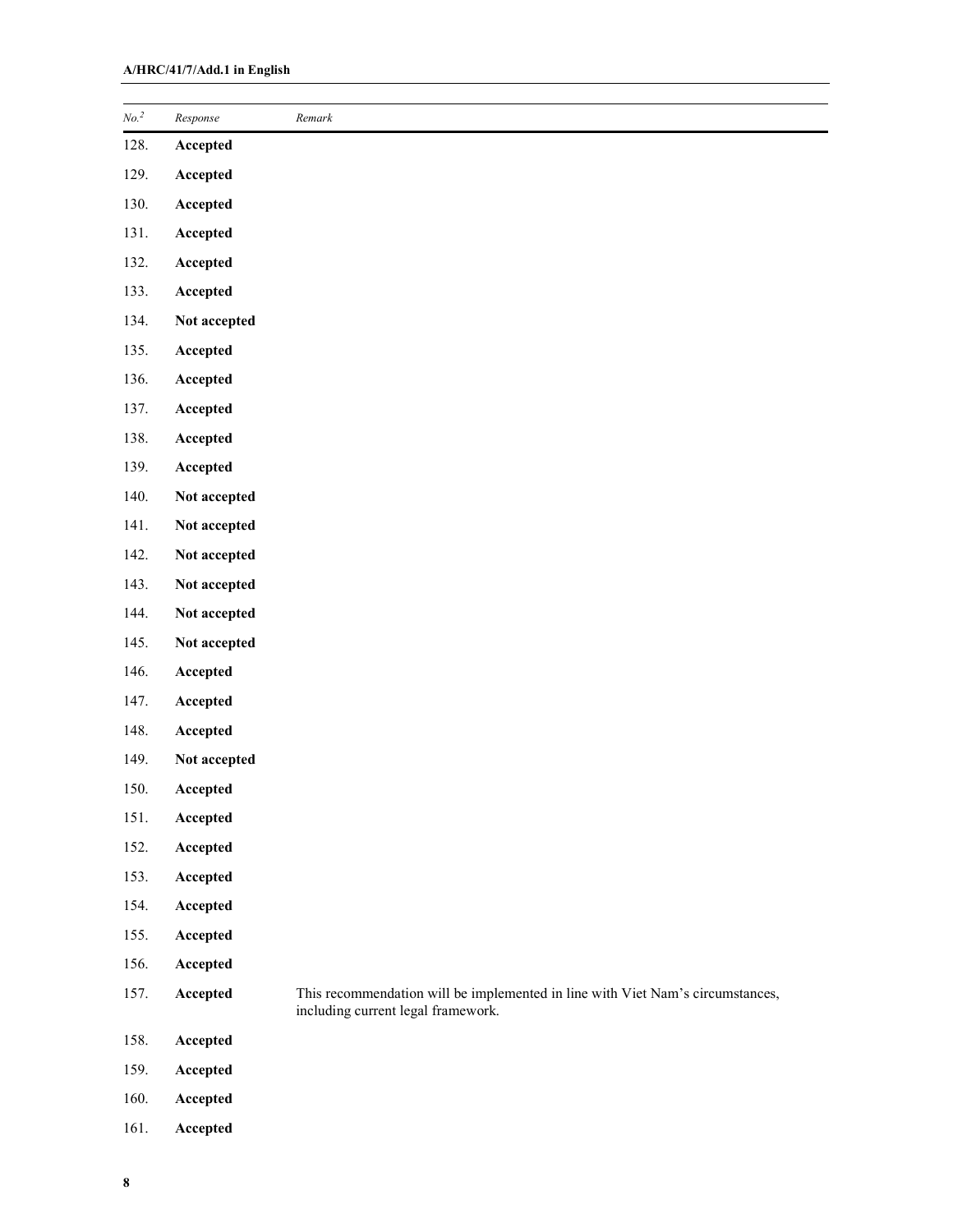| No. <sup>2</sup> | Response         | Remark                                                                                                                                                                                                                                                                                                                   |
|------------------|------------------|--------------------------------------------------------------------------------------------------------------------------------------------------------------------------------------------------------------------------------------------------------------------------------------------------------------------------|
| 162.             | Accepted         |                                                                                                                                                                                                                                                                                                                          |
| 163.             | Accepted         |                                                                                                                                                                                                                                                                                                                          |
| 164.             | Accepted         |                                                                                                                                                                                                                                                                                                                          |
| 165.             | Accepted         |                                                                                                                                                                                                                                                                                                                          |
| 166.             | Not accepted     |                                                                                                                                                                                                                                                                                                                          |
| 167.             | Not accepted     |                                                                                                                                                                                                                                                                                                                          |
| 168.             | Accepted         |                                                                                                                                                                                                                                                                                                                          |
| 169.             | Accepted         |                                                                                                                                                                                                                                                                                                                          |
| 170.             | Accepted         |                                                                                                                                                                                                                                                                                                                          |
| 171.             | Not accepted     |                                                                                                                                                                                                                                                                                                                          |
| 172.             | Accepted         |                                                                                                                                                                                                                                                                                                                          |
| 173.             | Accepted         |                                                                                                                                                                                                                                                                                                                          |
| 174.             | Accepted         |                                                                                                                                                                                                                                                                                                                          |
| 175.             | Not accepted     |                                                                                                                                                                                                                                                                                                                          |
| 176.             | Accepted         |                                                                                                                                                                                                                                                                                                                          |
| 177.             | Not accepted     |                                                                                                                                                                                                                                                                                                                          |
| 178.             | Accepted         |                                                                                                                                                                                                                                                                                                                          |
| 179.             | Accepted         |                                                                                                                                                                                                                                                                                                                          |
| 180.             | Not accepted     |                                                                                                                                                                                                                                                                                                                          |
| 181.             | Accepted         |                                                                                                                                                                                                                                                                                                                          |
| 182.             | Accepted         |                                                                                                                                                                                                                                                                                                                          |
| 183.             | Not accepted     |                                                                                                                                                                                                                                                                                                                          |
| 184.             | Accepted         |                                                                                                                                                                                                                                                                                                                          |
| 185.             | Not accepted     |                                                                                                                                                                                                                                                                                                                          |
| 186.             | Accepted         | Freedom of association is inscribed in Viet Nam's Constitution and relevant laws, in line<br>with the ICCPR and the country's circumstances. Endeavours to implement this<br>recommendation, including the process for reviewing current regulations and drafting a<br>law on association will remain in that direction. |
| 187.             | Not accepted     |                                                                                                                                                                                                                                                                                                                          |
| 188.             | Not accepted     |                                                                                                                                                                                                                                                                                                                          |
| 189.             | Accepted         |                                                                                                                                                                                                                                                                                                                          |
| 190.             | Not accepted     |                                                                                                                                                                                                                                                                                                                          |
| 191.             | Not accepted     |                                                                                                                                                                                                                                                                                                                          |
| 192.             | Accepted         |                                                                                                                                                                                                                                                                                                                          |
| 193.             | Accepted in part | The accepted element of the recommendation is "Ensure full implementation of its<br>international human rights obligations regarding freedom of religion and belief". The                                                                                                                                                |

2016 Law on Belief and Religion is compatible with international human rights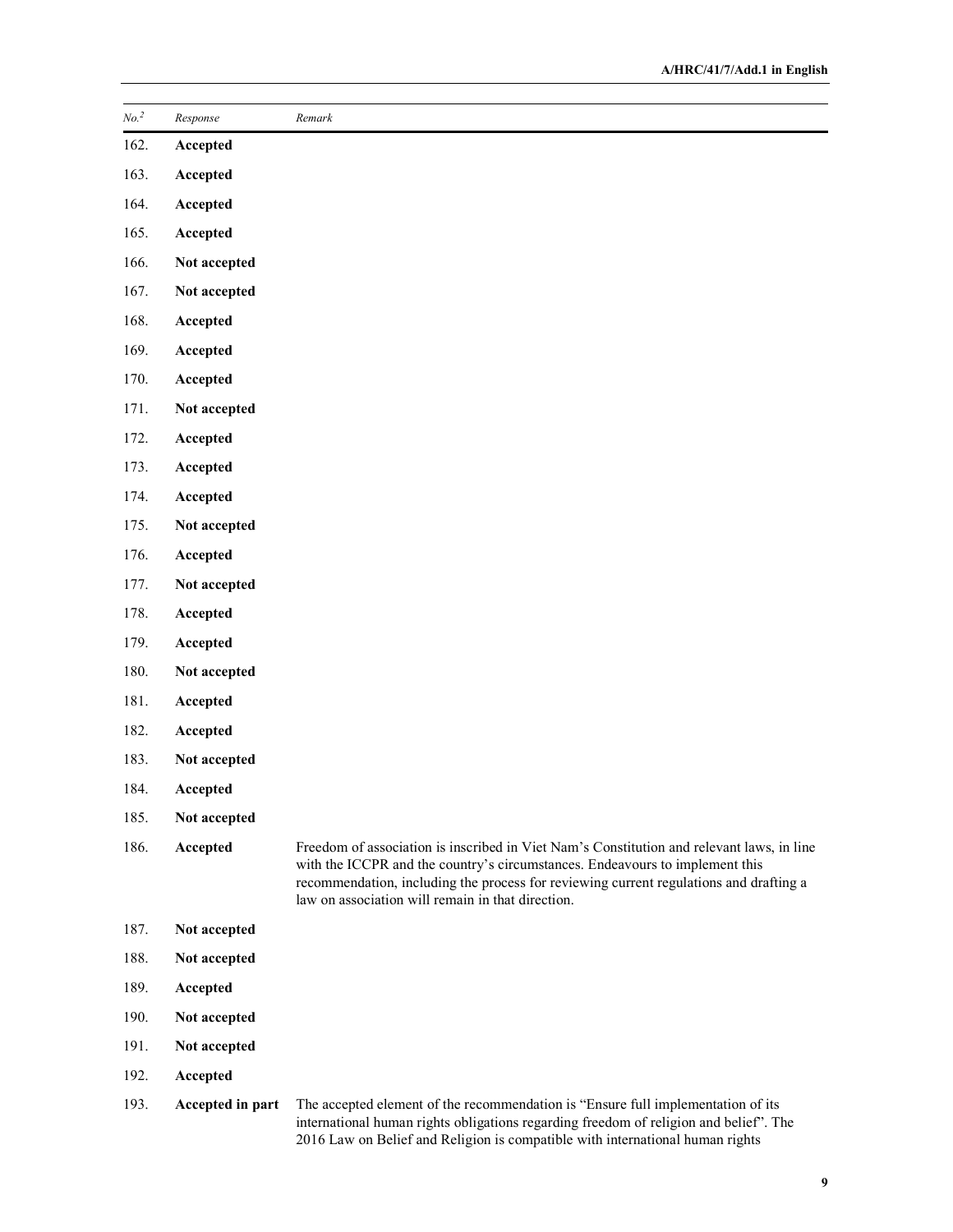| No. <sup>2</sup> | Response         | Remark                                                                                                                                                                                                                                                                                                                   |
|------------------|------------------|--------------------------------------------------------------------------------------------------------------------------------------------------------------------------------------------------------------------------------------------------------------------------------------------------------------------------|
|                  |                  | instruments to which Viet Nam is a party. The legal review would be undertaken when<br>required and in accordance with Viet Nam's legal reform plan.                                                                                                                                                                     |
| 194.             | Accepted in part | The accepted element of this recommendation is "Abolish prior censorship in all fields of<br>cultural creation and other forms of expression, both online and offline".                                                                                                                                                  |
| 195.             | Accepted         |                                                                                                                                                                                                                                                                                                                          |
| 196.             | Not accepted     |                                                                                                                                                                                                                                                                                                                          |
| 197.             | Accepted         | This recommendation will be implemented in line with Viet Nam's circumstances,<br>including its current legal framework and legal reform plan.                                                                                                                                                                           |
| 198.             | Accepted in part | The accepted element of this recommendation is "Adopt measures in line with<br>international standards to guarantee freedom of association, opinion and expression,<br>including online".                                                                                                                                |
| 199.             | Accepted         |                                                                                                                                                                                                                                                                                                                          |
| 200.             | Accepted         | This recommendation will be implemented in conformity with Viet Nam's<br>circumstances, including its current legal framework and legal reform plan.                                                                                                                                                                     |
| 201.             | Accepted         |                                                                                                                                                                                                                                                                                                                          |
| 202.             | Accepted in part | The accepted element of this recommendation is "Guarantee fully freedom of speech, the<br>rights of peaceful assembly and association as well as the safety of journalists".                                                                                                                                             |
| 203.             | Accepted         | This recommendation will be implemented in conformity Viet Nam's circumstances,<br>including its current legal framework and legal reform plan.                                                                                                                                                                          |
| 204.             | Not accepted     |                                                                                                                                                                                                                                                                                                                          |
| 205.             | Accepted in part | The accepted element of this recommendation is "Ensure consistent implementation of<br>the law on belief and religion, particularly at the local level, including with respect to<br>registration of Protestant groups and other groups in Northwest Highlands provinces".                                               |
| 206.             | Accepted         |                                                                                                                                                                                                                                                                                                                          |
| 207.             | Accepted         |                                                                                                                                                                                                                                                                                                                          |
| 208.             | Not accepted     |                                                                                                                                                                                                                                                                                                                          |
| 209.             | Not accepted     |                                                                                                                                                                                                                                                                                                                          |
| 210.             | Accepted         |                                                                                                                                                                                                                                                                                                                          |
| 211.             | Not accepted     |                                                                                                                                                                                                                                                                                                                          |
| 212.             | Not accepted     |                                                                                                                                                                                                                                                                                                                          |
| 213.             | Accepted         |                                                                                                                                                                                                                                                                                                                          |
| 214.             | Accepted in part | The accepted element of this recommendation is "Nurture a culture of free expression<br>online and offline".                                                                                                                                                                                                             |
| 215.             | Accepted         | Freedom of association is inscribed in Viet Nam's Constitution and relevant laws, in line<br>with the ICCPR and the country's circumstances. Endeavours to implement this<br>recommendation, including the process for reviewing current regulations and drafting a<br>law on association will remain in that direction. |
| 216.             | Not accepted     |                                                                                                                                                                                                                                                                                                                          |
| 217.             | Accepted         | This recommendation will be implemented in conformity Viet Nam's circumstances,<br>including its current legal framework and legal reform plan.                                                                                                                                                                          |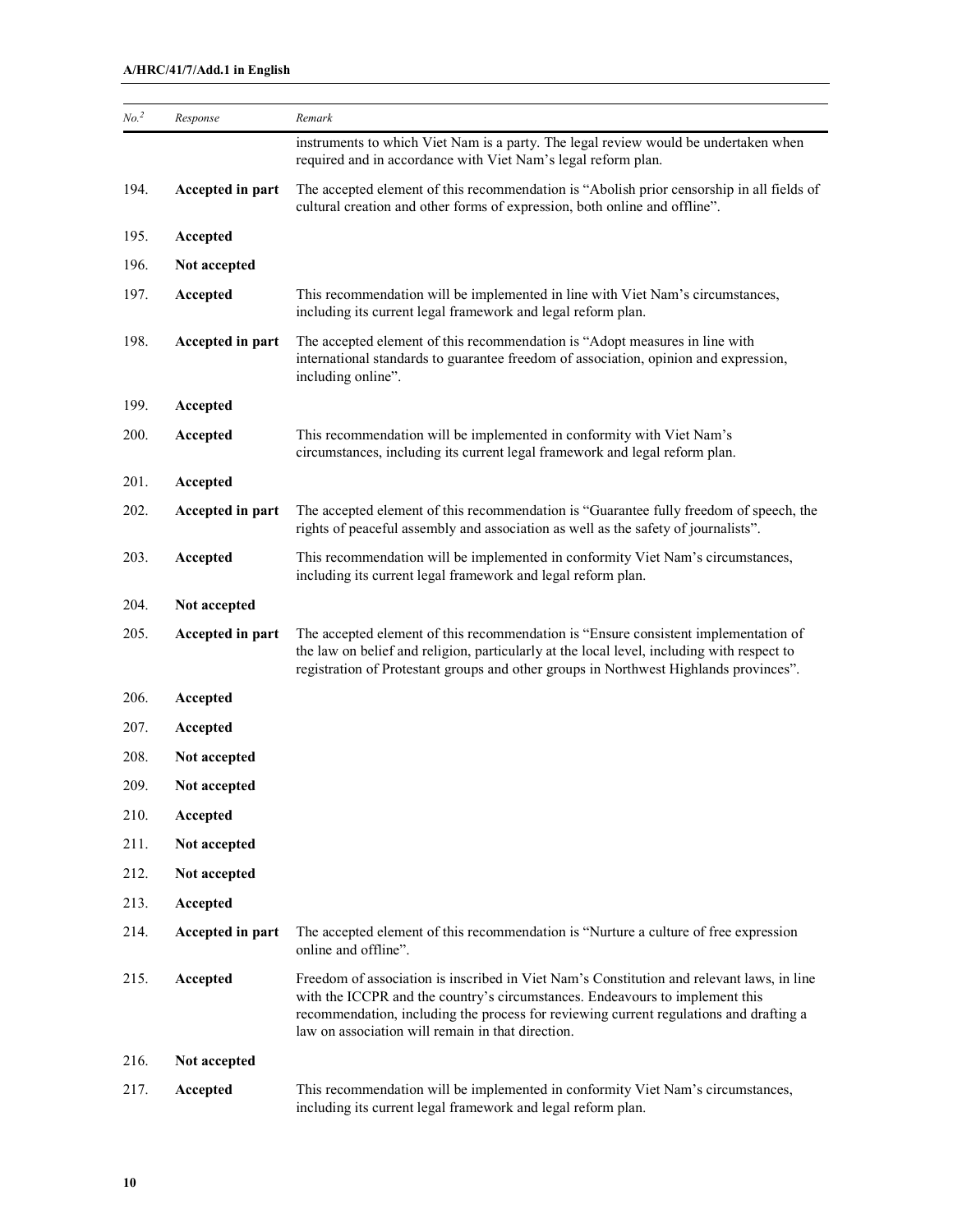| $\mathit{No.}^2$ | Response     | Remark                                                                                                                                                                  |
|------------------|--------------|-------------------------------------------------------------------------------------------------------------------------------------------------------------------------|
| 218.             | Accepted     |                                                                                                                                                                         |
| 219.             | Accepted     |                                                                                                                                                                         |
| 220.             | Accepted     |                                                                                                                                                                         |
| 221.             | Accepted     |                                                                                                                                                                         |
| 222.             | Accepted     |                                                                                                                                                                         |
| 223.             | Accepted     |                                                                                                                                                                         |
| 224.             | Accepted     |                                                                                                                                                                         |
| 225.             | Accepted     | This recommendation will be implemented in line with Viet Nam's circumstances,<br>including currently effective legal framework and established plans for legal reform. |
| 226.             | Accepted     |                                                                                                                                                                         |
| 227.             | Accepted     |                                                                                                                                                                         |
| 228.             | Accepted     |                                                                                                                                                                         |
| 229.             | Not accepted |                                                                                                                                                                         |
| 230.             | Not accepted |                                                                                                                                                                         |
| 231.             | Not accepted |                                                                                                                                                                         |
| 232.             | Accepted     |                                                                                                                                                                         |
| 233.             | Accepted     |                                                                                                                                                                         |
| 234.             | Accepted     |                                                                                                                                                                         |
| 235.             | Accepted     |                                                                                                                                                                         |
| 236.             | Accepted     |                                                                                                                                                                         |
| 237.             | Accepted     |                                                                                                                                                                         |
| 238.             | Accepted     |                                                                                                                                                                         |
| 239.             | Accepted     |                                                                                                                                                                         |
| 240.             | Accepted     |                                                                                                                                                                         |
| 241.             | Accepted     |                                                                                                                                                                         |
| 242.             | Accepted     |                                                                                                                                                                         |
| 243.             | Accepted     |                                                                                                                                                                         |
| 244.             | Accepted     |                                                                                                                                                                         |
| 245.             | Accepted     |                                                                                                                                                                         |
| 246.             | Accepted     |                                                                                                                                                                         |
| 247.             | Accepted     |                                                                                                                                                                         |
| 248.             | Accepted     |                                                                                                                                                                         |
| 249.             | Accepted     |                                                                                                                                                                         |
| 250.             | Accepted     |                                                                                                                                                                         |
| 251.             | Accepted     |                                                                                                                                                                         |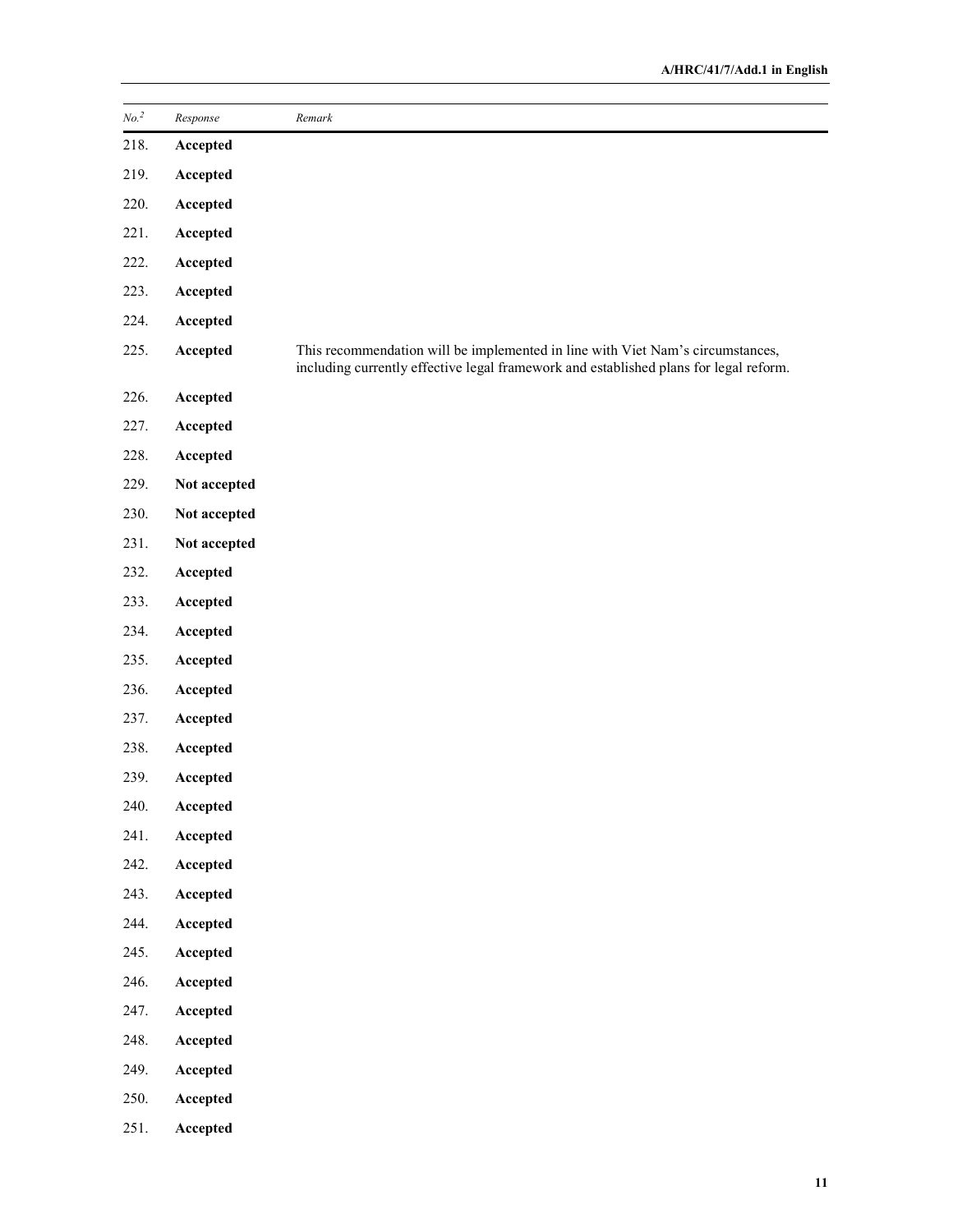| No. <sup>2</sup> | Response     | Remark                                                                                                                                                                                                                                                |
|------------------|--------------|-------------------------------------------------------------------------------------------------------------------------------------------------------------------------------------------------------------------------------------------------------|
| 252.             | Accepted     |                                                                                                                                                                                                                                                       |
| 253.             | Accepted     |                                                                                                                                                                                                                                                       |
| 254.             | Accepted     |                                                                                                                                                                                                                                                       |
| 255.             | Accepted     |                                                                                                                                                                                                                                                       |
| 256.             | Accepted     |                                                                                                                                                                                                                                                       |
| 257.             | Accepted     |                                                                                                                                                                                                                                                       |
| 258.             | Accepted     |                                                                                                                                                                                                                                                       |
| 259.             | Accepted     |                                                                                                                                                                                                                                                       |
| 260.             | Accepted     |                                                                                                                                                                                                                                                       |
| 261.             | Accepted     |                                                                                                                                                                                                                                                       |
| 262.             | Accepted     |                                                                                                                                                                                                                                                       |
| 263.             | Accepted     |                                                                                                                                                                                                                                                       |
| 264.             | Accepted     |                                                                                                                                                                                                                                                       |
| 265.             | Accepted     |                                                                                                                                                                                                                                                       |
| 266.             | Accepted     |                                                                                                                                                                                                                                                       |
| 267.             | Accepted     |                                                                                                                                                                                                                                                       |
| 268.             | Accepted     |                                                                                                                                                                                                                                                       |
| 269.             | Accepted     |                                                                                                                                                                                                                                                       |
| 270.             | Accepted     |                                                                                                                                                                                                                                                       |
| 271.             | Accepted     |                                                                                                                                                                                                                                                       |
| 272.             | Accepted     |                                                                                                                                                                                                                                                       |
| 273.             | Accepted     |                                                                                                                                                                                                                                                       |
| 274.             | Accepted     |                                                                                                                                                                                                                                                       |
| 275.             | Accepted     |                                                                                                                                                                                                                                                       |
| 276.             | Accepted     |                                                                                                                                                                                                                                                       |
| 277.             | Accepted     |                                                                                                                                                                                                                                                       |
| 278.             | Not accepted | Viet Nam spares no efforts in protecting minority groups, including women of ethnic<br>minority communities. As employing inaccurate terms that are alien to the reality in Viet<br>Nam, this recommendation does not enjoy the country's acceptance. |
| 279.             | Accepted     |                                                                                                                                                                                                                                                       |
| 280.             | Accepted     |                                                                                                                                                                                                                                                       |
| 281.             | Accepted     |                                                                                                                                                                                                                                                       |
| 282.             | Accepted     |                                                                                                                                                                                                                                                       |
| 283.             | Accepted     |                                                                                                                                                                                                                                                       |

284. Accepted